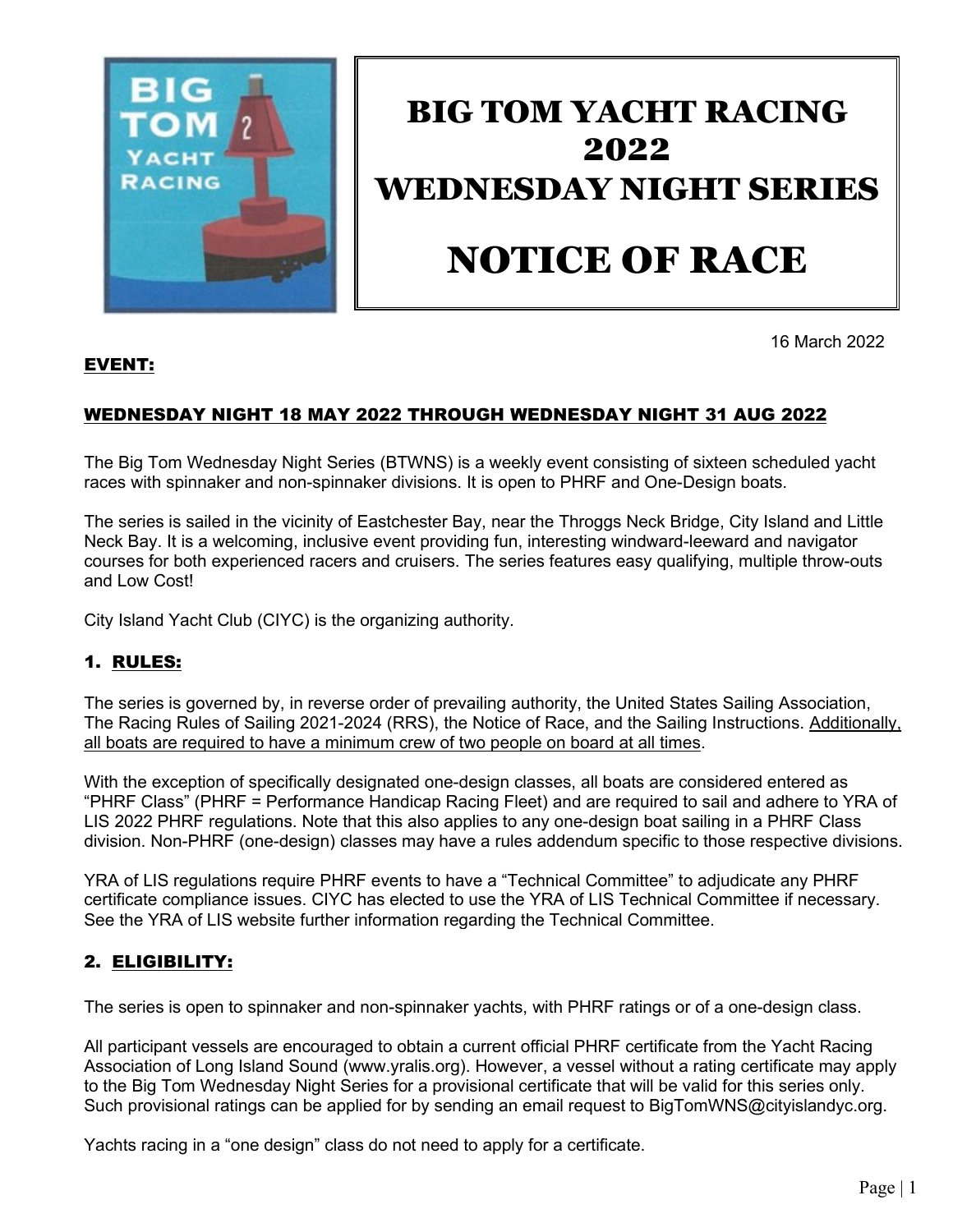# 3. REGISTRATION:

#### **NOTE: All Registration must be done through the Yachtscoring Web Site: www.yachtscoring.com.**

The registration fee for series entry is \$160. This fee must be paid before a yacht can compete. Competitors may post their yacht's intention to race on Yachtscoring.com but until the entry fee is paid they may not compete. Entries fees must be paid by the Monday preceding the boat's first race of the season.

One exception to the above: In order to encourage new racers to join in the Wednesday night series, boats that have previously not raced in a local Wednesday night series will be allowed a "free trial" race at no cost. However, they must register on Yachtscoring.com prior to that "free trial" and, if they elect to continue racing after that first free race, they must pay the full \$160 entry fee by the Monday preceding their next race.

A yacht may register at any time during the season, understanding that late entries may limit their ability to qualify for the series and compete for awards.

A yacht's registration will be valid for the single boat hull indicated on the entry. There can be no substitution of an alternate hull or boat and merging of the series race scores for any reason. If a boat is damaged and unable to continue the series, BTWNS will allow the skipper to re-enter another boat without paying an additional entry fee; however, the races scored under the original hull will stand in the series and the scores of the new entry will stand apart. The number of races toward qualifying for each boat, and any throw-outs will be calculated separately for each boat.

BTWNS may require an entry to change sail numbers to avoid conflict with boats previously registered in the series. All boats shall properly display the sail number indicated on the scratch sheet.

## 4. SCHEDULE, LOCATION AND START TIME:

The races take place each Wednesday from May 18, 2022 through August 31, 2022. The default start line will be at the "S" mark, to the southwest of City Island Buoy "R-2" (Big Tom). Courses will be determined by the race committee at race time. Unless there are delays the first warning gun will be at 6:55 PM with intended 7:00 PM start time followed by 5:00 minute rolling starts until all classes have started.

## 5. CANCELLATION POLICY:

Big Tom Wednesday Night Series management will attempt to notify racers via email and/or other telecommunication by 4:30 PM if conditions beyond our control or severe weather (e.g. sustained winds of 25 knots or more) indicate that cancellation of the scheduled race would be necessary or prudent. Skippers are encouraged to provide and email address and a text-able phone number on the Yachtscoring.com entry form to receive timely notifications of race status.

A race cancelled or abandoned will not be re-scheduled at a later time.

#### **6. COURSES:**

Courses will be signaled from the committee boat according to the 2022 Big Tom Wednesday Night Series Sailing Instructions document(s) posted on Yachtscoring.com.

#### **7. DIVISIONS:**

Division splits will reflect the goal of making fair and competitive groupings for the series. The factors considered will be the number of entries, the type of boat, the boat's sailing characteristics and PHRF rating. One-design divisions will be established if there are sufficient entries to ensure competitive racing throughout the season.